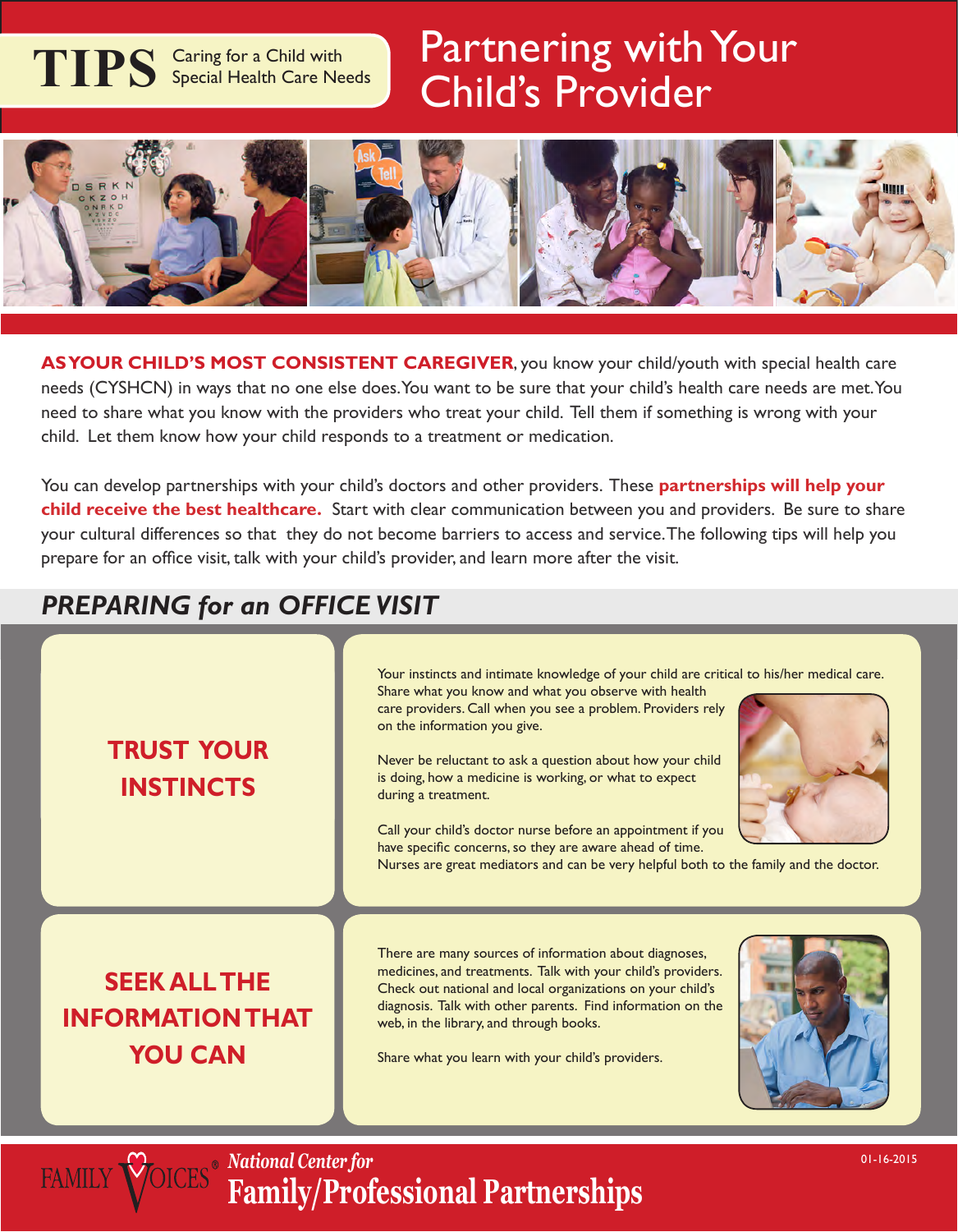#### *PREPARING for an OFFICE VISIT*

### **Search for providers that meet your needs**

Most health plans now require that your child have a primary care provider. This provider is responsible for overseeing all of your child's care. S/he provides well care, referrals to specialists, and coordination of care and services. This approach is called a "**medical home.**"

Find providers that meet your family and child's needs. Ask other families for recommendations. Check out a provider's knowledge and experience with your child's needs. Hospital websites often



post a provider's background and expertise online. Talk to providers about your role in shared decision making. Be sure they will understand your family customs and culture.

#### **Ask for special consideration if needed**

Let your provider know what works best for your child. If specific things help your child cope or particularly frighten your child, tell your provider.

If your child gets sick easily, ask to wait in a special area for your appointment.

Tell your provider about your customs and beliefs that may affect recommended treatments.

Speak up if an appointment date conflicts with your special plans or holidays.

**Look for ways THAT OTHER family members can participate** Try to have more than one parent or family member participate in key appointments. If this isn't possible, try to bring a close friend or neighbor.

Two people will likely remember different information from the appointment. They can talk over what they heard after the appointment.



*A family-centered MEDICAL HOME is not a building, house, hospital, or home healthcare service, but rather an approach to providing comprehensive primary care. In a family-centered medical home the pediatric care team works in partnership with a child and a child's family to assure that all of the medical and non-medical needs of the patient are met. Through this*  partnership the pediatric care team can help the family/patient access, coordinate, and understand specialty care, educational services, out-of-home care, family support, and other public and *private community services that are important for the overall health of the child and family. See http://www.medicalhomeinfo.org/.*

Family Voices aims to achieve family-centered care for all children and youth with special health care needs and/or disabilities. Through our national grassroots network, we provide families tools to make informed decisions, advocate for improved public and private policies, build partnerships among professionals and families, and serve as a trusted resource on health care.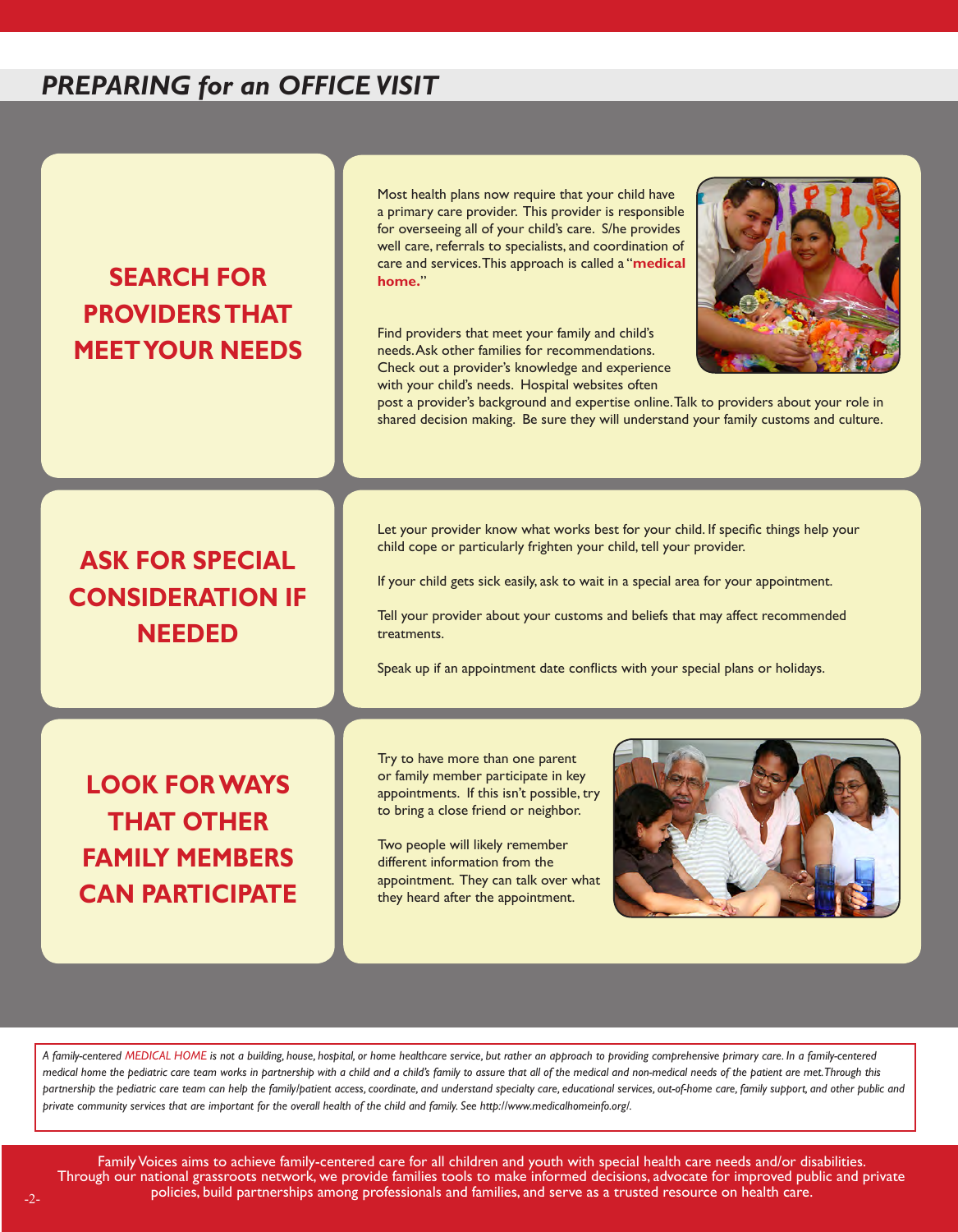#### **TALKING with your CHILD'S PROVIDER**

### **Communicate openly with your child's providers**

Communication should be open and honest. Speak up if you do not understand a specific treatment or need further information. Be direct in sharing your perceptions or concerns.

Make a list of questions that you'd like to ask your child's providers at visits or over the phone or e-mail. Prioritize the questions.

If you need to speak privately with the provider, ask for that opportunity. Be sure that your child also has the opportunity to speak privately with his/her providers.



**Help your child build a relationship with his/her providers**

**Ask every QUESTION THAT IS on Your Mind**

## **Don't be intimidated**

It will help your child to receive the highest quality care and to become as independent and healthy as possible if you help them take a role in their own health care as early as possible.

Help them write down their questions for their providers. Encourage them to speak for themselves to the best of their ability. Choose providers who listen to, understand and respect your child.



If you don't understand a response, ask again, or ask someone else. You can ask the same question of a number of providers in order to learn more about your child's needs. It may help you understand if you hear the information more than once.

Every question that you have is important. Don't be afraid to ask.

Sometimes you may feel hesitant when talking with health care providers because of their medical credentials.

They do have specialized expertise. But you and your child also have special expertise. Your child's provider can learn from you and your child.



*Family Voices State Affiliate Organizations (SAO) and/or Family-to-Family Health Information Centers (F2F HIC) can help you communicate with your child's provider. These resources, which exist in every state and the District of Columbia, are staffed by family members who have first-hand experience navigating the maze of health care services and*  programs for children/youth with special health care needs. This intimate understanding of the issues that families face make support staff exceptionally qualified to help families navigate *health systems, partner with their child's provider, and make informed decisions regarding the health of the child. Find the F2F in your state at: http://www.fv-ncfpp.org/f2fhic/find-a-f2f-hic/. Find the Family Voices SAO at http://www.familyvoices.org.*

Like their peers, children with special needs deserve every opportunity to enjoy a happy and healthy childhood at home in their communities. Families equipped with reliable, accurate information about ways to support their child's health, education and social development will help them grow into productive adults as defined by their personal, family and community cultural beliefs and values.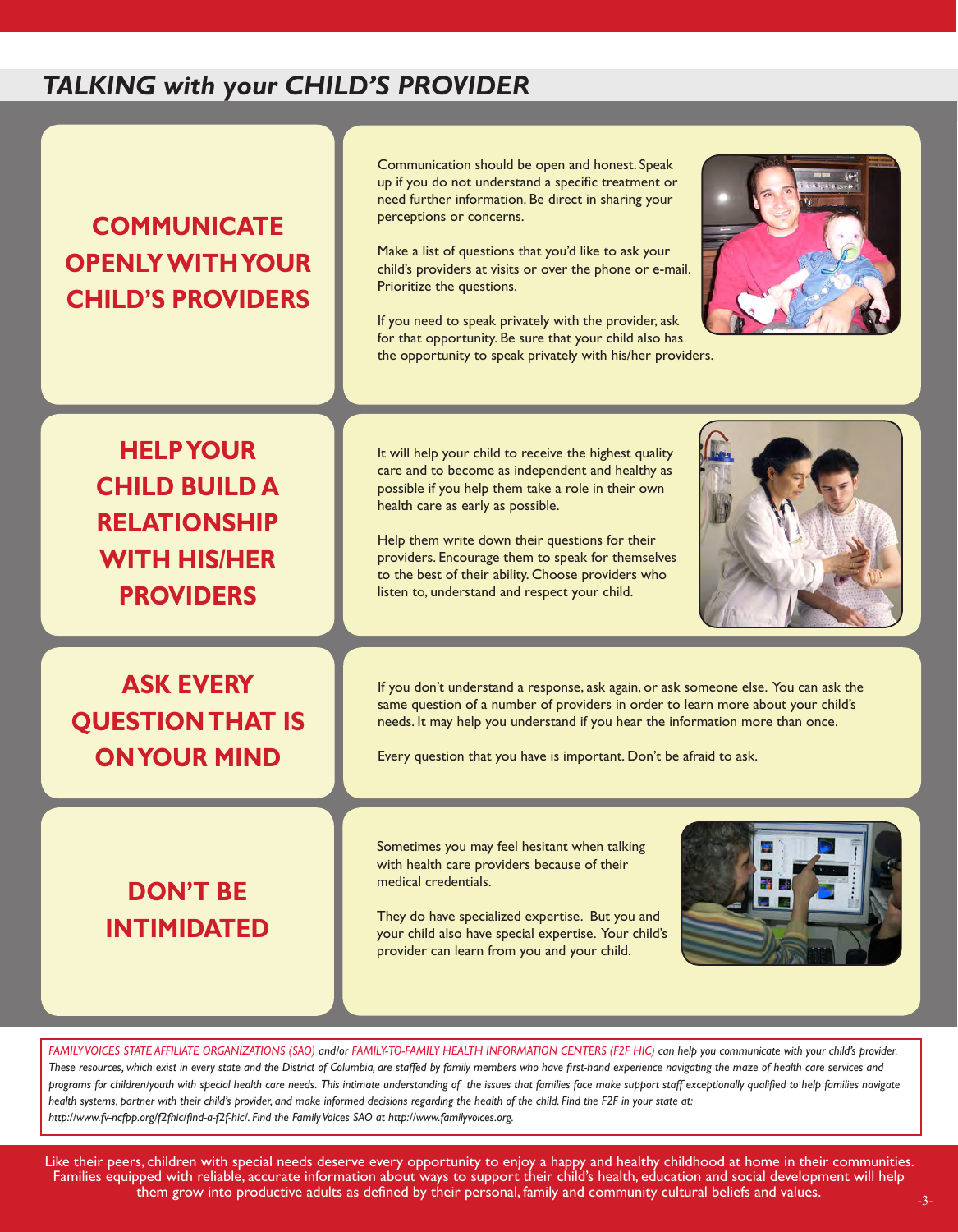#### *Talking with your Child's Provider*

| <b>ASK FOR</b><br><b>ADDITIONAL</b><br><b>READING MATERIAL</b>         | Your child's providers may help you find additional<br>information. Ask if there are conferences that you might go<br>to where information about your child's diagnosis is going to<br>be discussed. In turn, share what you learn with your child's<br>provider.                                                                                                                                                                                                             |
|------------------------------------------------------------------------|-------------------------------------------------------------------------------------------------------------------------------------------------------------------------------------------------------------------------------------------------------------------------------------------------------------------------------------------------------------------------------------------------------------------------------------------------------------------------------|
| <b>ASK TO TAPE A</b><br><b>CONVERSATION</b>                            | Sometimes, it is difficult after the appointment to remember what was said. If the<br>provider has no objections, tape the conversation. If taping is not an option, take notes.                                                                                                                                                                                                                                                                                              |
| <b>A DIAGNOSIS</b><br><b>MAY TAKE TIME</b>                             | Many children have special needs or symptoms that are hard to categorize. Your<br>provider may not feel that they can give a specific diagnosis. They may give too many<br>possible diagnoses. Discuss your concerns about diagnosis with your child's providers.<br>Seek more information if you do not understand.                                                                                                                                                          |
| <b>ASK FOR A</b><br><b>WRITTEN CARE</b><br><b>PLAN</b>                 | Ask your provider to write down his/her<br>recommendations in a written care plan. It can help<br>you plan for your child's future and help you share<br>information with others such as home care, day care<br>or school providers.                                                                                                                                                                                                                                          |
| <b>ASK FOR HELP IN</b><br><b>FINANCING YOUR</b><br><b>CHILD'S CARE</b> | Find out as much as you can about your child's health<br>coverage plan/s. Give this information to your child's<br>providers. Get the documentation and paperwork<br>you need from your provider. This may avoid delays in<br>processing insurance payments.<br>If the suggested treatment or equipment is unusual,<br>ask for help with your insurance company.<br>Ask for help in getting information about and applying<br>for public programs that might help your child. |

*Family Voices National Center for Family/Professional Partnerships (www.fv-ncfpp.org) has resources to help you learn more about family-centered care (FCC), including* 

- *• Family-Centered Care: From Theory to Practice: a 1-pager that defines FCC, discusses the benefits of FCC, and provides guidelines for families*
- *• Evidence for Family-Centered Care for Children With Special Health Care Needs: A Systematic Review: a research article summarizing the evidence of FCC*

*• Family-Centered Care Tool: a quality measurement tool developed by Family Voices in partnership with expert university researchers that can be used by providers to improve familycenteredness ot their practice*

Because families are at the center of a child's life, they must be equal partners in decision-making and all aspects of the child's care. Familycentered care is community-based, coordinated, culturally and linguistically competent, and guided by what is best for each child and family.<br>-4-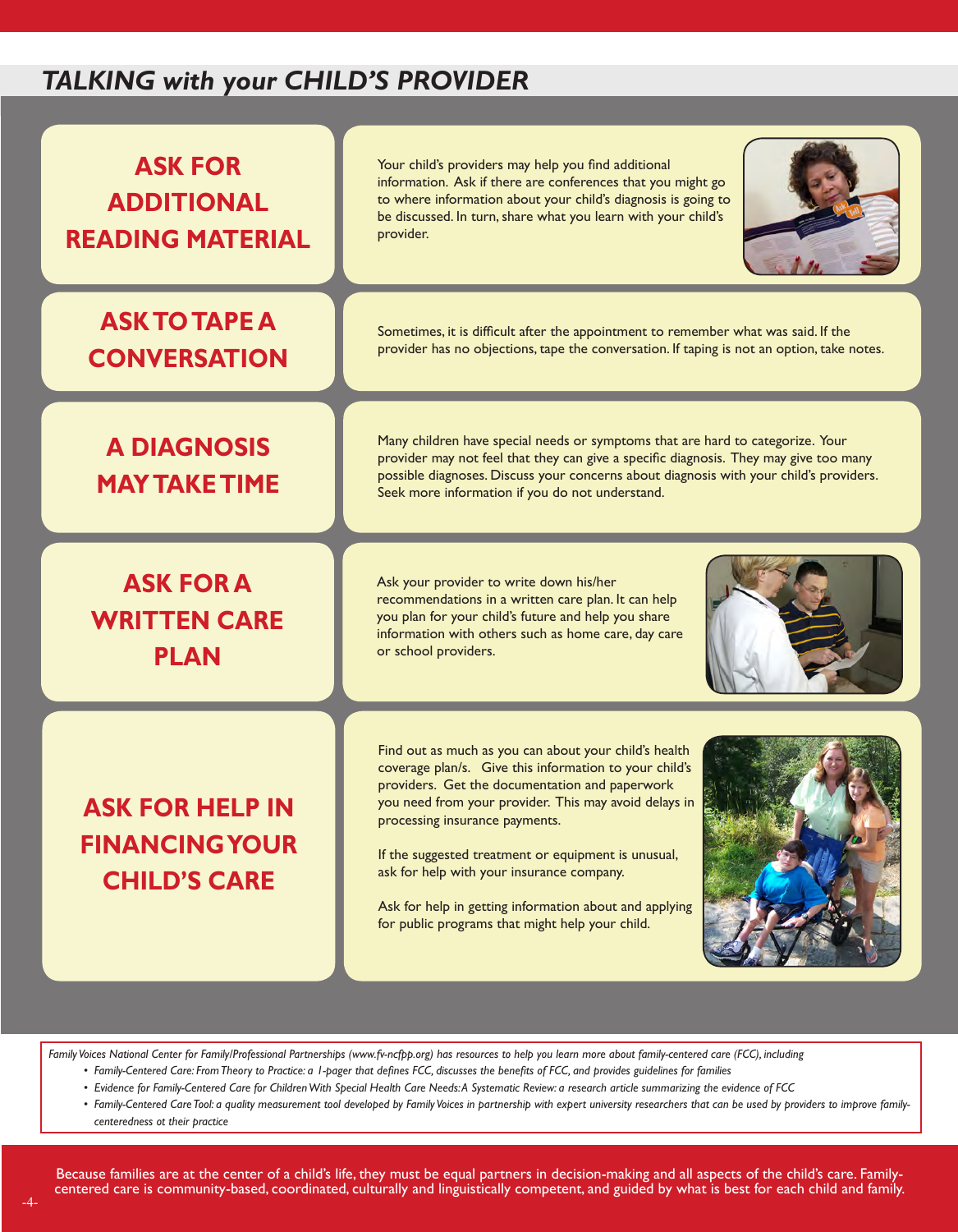#### LEARNING MORE



*A Care Notebook is a tool that can help you organize important information about your child. Bring the notebook to appointments and meetings, so you can easily share information with*  doctors, therapists, and school or child care staff. A Care Notebook can help you: 1) Keep track of your child's medicines or treatments; 2) Organize phone numbers for health care providers *and community organization; 3)Prepare for appointments; 4) File information about your child's health history; 5) Share new information with your child's primary doctor, public health or school nurse, and others caring for your child.*

*http://cshcn.org/planning-record-keeping/care-notebook*

Family-centered care is based upon strong and effective family-professional relationships built within the context of families' and professionals' cultural values and practices to improve decision-making, enhance outcomes, and assure quality.